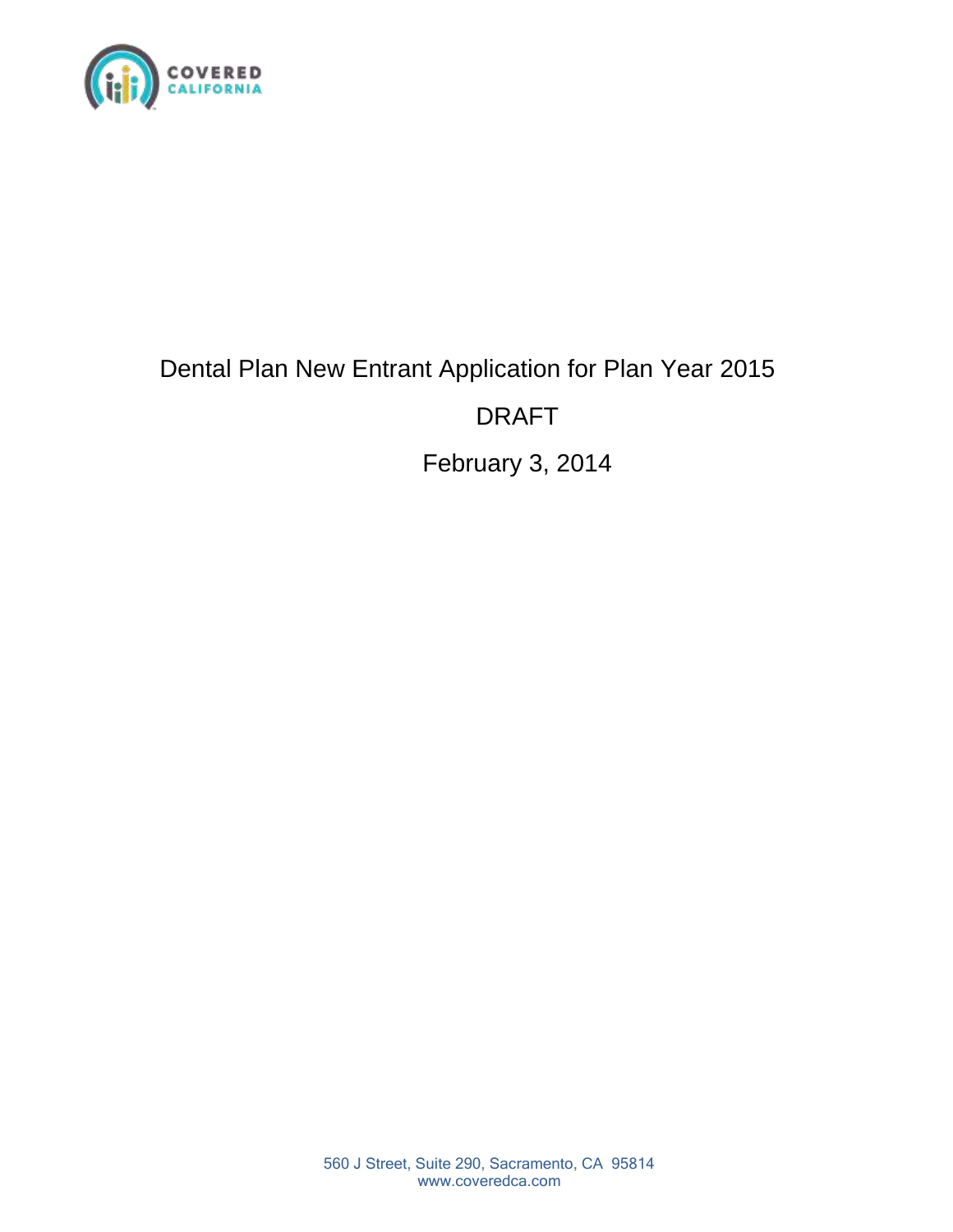This page intentionally left blank.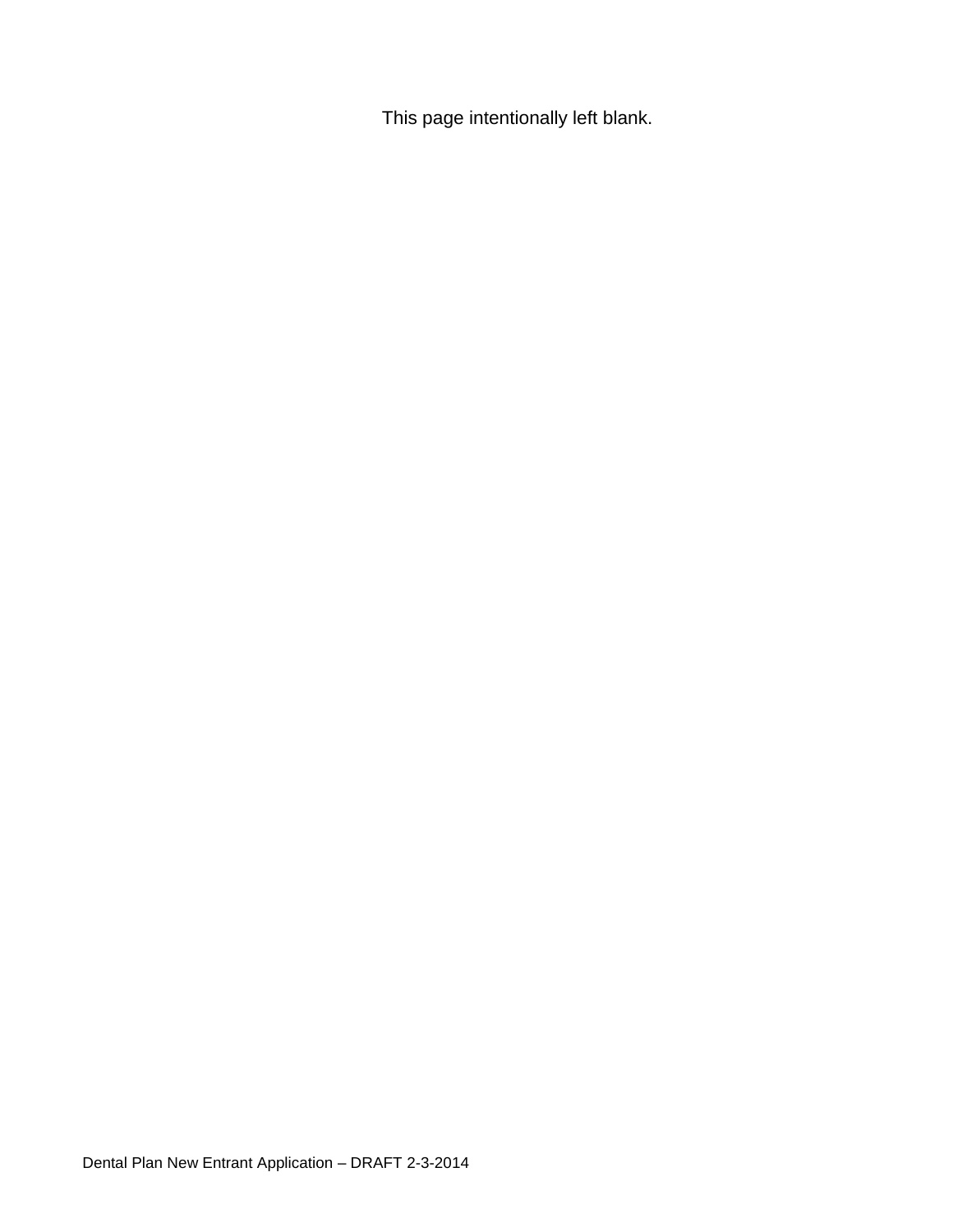### **Table of Contents**

| I.             |                                                                                                             |  |
|----------------|-------------------------------------------------------------------------------------------------------------|--|
| А.             |                                                                                                             |  |
| В.             |                                                                                                             |  |
| 1.             |                                                                                                             |  |
| C.             |                                                                                                             |  |
| D.             |                                                                                                             |  |
| Е.             |                                                                                                             |  |
| F.             |                                                                                                             |  |
| G.             |                                                                                                             |  |
| Η.             |                                                                                                             |  |
| Ш.             |                                                                                                             |  |
| А.             |                                                                                                             |  |
|                |                                                                                                             |  |
| 1.             |                                                                                                             |  |
| 2.             | New Application or Material Modification of an Existing License or Certificate of Authority Error! Bookmark |  |
|                | not defined.                                                                                                |  |
| 3.             |                                                                                                             |  |
| В.             | California Health Benefit Exchange Dental Plan Questions  Error! Bookmark not defined.                      |  |
| 1.             |                                                                                                             |  |
| 2.             | Contracting with Dental Providers Who Serve the Low Income and Uninsured Populations 10                     |  |
| 3.             | Quality Improvement Strategy - Promoting - Better Care, Better Health, and Lower Cost 11                    |  |
| C.             |                                                                                                             |  |
| 1.             |                                                                                                             |  |
| 2.             |                                                                                                             |  |
| 3.             |                                                                                                             |  |
| 4.             |                                                                                                             |  |
| 5.             |                                                                                                             |  |
| 6.             |                                                                                                             |  |
| 7.             |                                                                                                             |  |
| 8.             |                                                                                                             |  |
| 9.             |                                                                                                             |  |
| D.             |                                                                                                             |  |
| Е.             |                                                                                                             |  |
| F.             |                                                                                                             |  |
| 1.             |                                                                                                             |  |
| 2.             |                                                                                                             |  |
| 3.             |                                                                                                             |  |
|                |                                                                                                             |  |
| Ш.             |                                                                                                             |  |
| Α.             |                                                                                                             |  |
| Β.             |                                                                                                             |  |
| IV.            |                                                                                                             |  |
| А.             |                                                                                                             |  |
| В.             |                                                                                                             |  |
| $\mathbf{1}$ . |                                                                                                             |  |
| C.             |                                                                                                             |  |
| V.             |                                                                                                             |  |
| А.             |                                                                                                             |  |
| В.             |                                                                                                             |  |
| C.             |                                                                                                             |  |
| VI.            |                                                                                                             |  |
| 1.             |                                                                                                             |  |
| 2.             |                                                                                                             |  |
| 3.             |                                                                                                             |  |
| 4.             |                                                                                                             |  |
|                |                                                                                                             |  |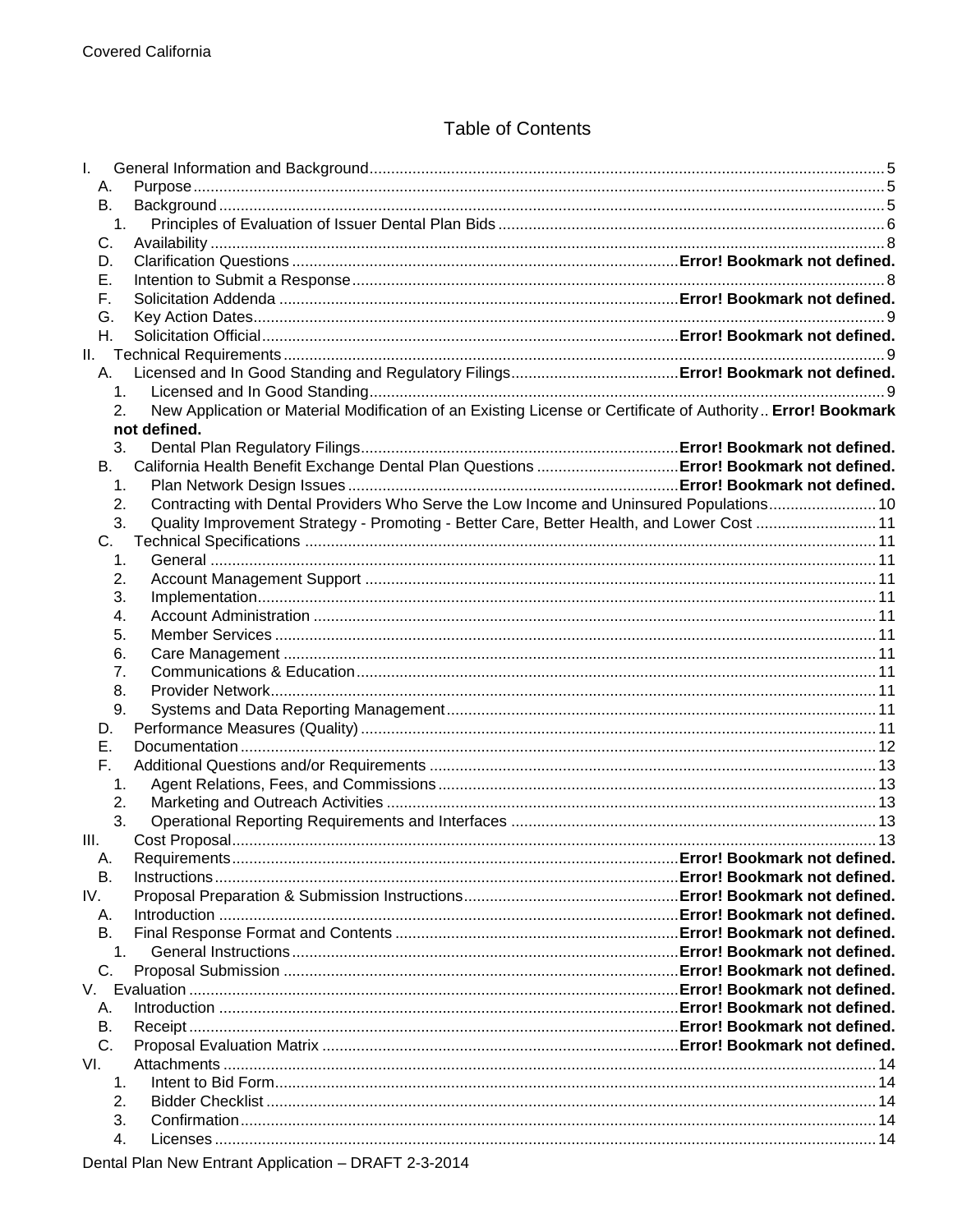| 6. |  |
|----|--|
| 7. |  |
| 8. |  |
|    |  |
|    |  |
|    |  |
|    |  |
|    |  |
|    |  |
|    |  |
|    |  |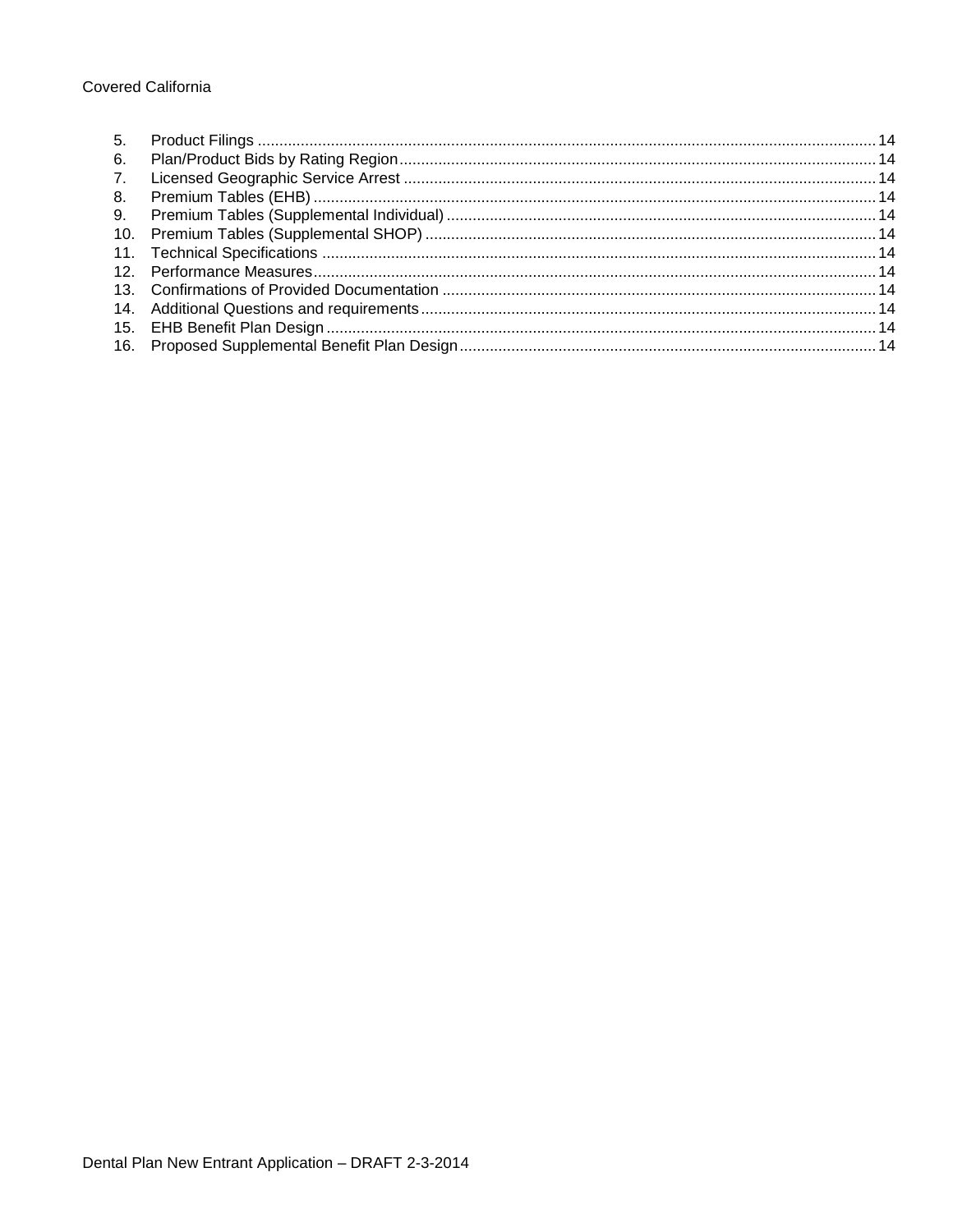## <span id="page-4-1"></span><span id="page-4-0"></span>1. GENERAL INFORMATION AND BACKGROUND

### PURPOSE

The California Health Benefit Exchange (Exchange) is accepting applications from dental issuers<sup>1</sup> (Applicants) to submit proposals to offer, market, and sell dental plans through the Exchange beginning in 2015. The Exchange will exercise its statutory authority as an "active purchaser $^2$  in reviewing submitted proposals and reserves the right to select or reject any Applicant or to cancel this Application at any time. This Application invites responses from vendors for both the Standalone Dental Plans (SADP) that will be considered for coverage of the Pediatric Dental Essential Health Benefits (EHB), and for Family Dental Plans<sup>3</sup> that combine coverage of the Pediatric Dental EHB and supplemental coverage and may be purchased on a voluntary basis. The Exchange seeks to award a limited number of contracts related to the SADP and to the Family Dental Plan for each geographic region, while ensuring that statewide coverage is available.

Applications will be accepted from any dental issuer that is licensed to sell dental plans regulated by the California Department of Managed Health Care or a dental insurance product licensed by the California Department of Insurance, including dental plans and health plans that offer dental coverage separate from medical coverage.

The Exchange welcomes dental issuers to submit proposals for both SADP and Family Dental Plan products. Applicants licensed in both the Individual and SHOP markets are encouraged to submit proposals for both market segments.

This Application may be amended by addenda at any time. Issuers who have responded to the Notice of Intent to Apply will be notified of posted changes to the Application; all interested applicants may obtain information and updates from the Exchange's web site.

The matter contained in this document is strictly related to the 2015 year Issuer Dental Plan Application.

#### <span id="page-4-2"></span>**BACKGROUND**

Soon after the passage of national health care reform through the Patient Protection and Affordable Care Act of 2010 (ACA), California became the first state to enact legislation to establish a qualified health benefit exchange. (California Government Code § 100500 et seq.; Chapter 655, Statutes of 2010-Perez and Chapter 659, Statutes of 2010-Alquist.) The California state law is referred to as the California Patient Protection and Affordable Care Act (CA-ACA).

Effective January 1, 2014, the California Health Benefit Exchange offers a statewide health insurance exchange to make it easier for individuals and small businesses to compare plans and buy health insurance in the private market. Although the focus of the Exchange is on individuals and small businesses who qualify for tax credits and subsidies under the ACA, the Exchange's goal is to make insurance available to all qualified individuals and to all California businesses with fewer than 50 employees.

The vision of the California Health Benefit Exchange is to improve the health of all Californians by assuring their access to affordable, high quality care coverage. The mission of the California Health Benefit Exchange is to increase the number of insured Californians, improve health care quality, lower costs, and reduce health disparities through an innovative, competitive marketplace that empowers consumers to choose the health plan and providers that give them the best value.

The California Health Benefit Exchange is guided by the following values:

 $\overline{a}$ 

Dental Plan New Entrant Application – DRAFT 2-3-2014

<sup>1</sup> The term "dental issuer" used in this document refers to dental plans regulated by the California Department of Managed Health Care or the California Department of Insurance. It also refers to the company issuing dental coverage.

<sup>2</sup> California GC §100505 per AB 1602 §9

 $3$  Family Dental Plan means an approved specialized health plan that covers specified adult dental services and specified pediatric dental services which include, at a minimum, the pediatric dental Essential Health Benefit as outlined in California Health and Safety Code Section 1367.005 and California Insurance Code 10112.27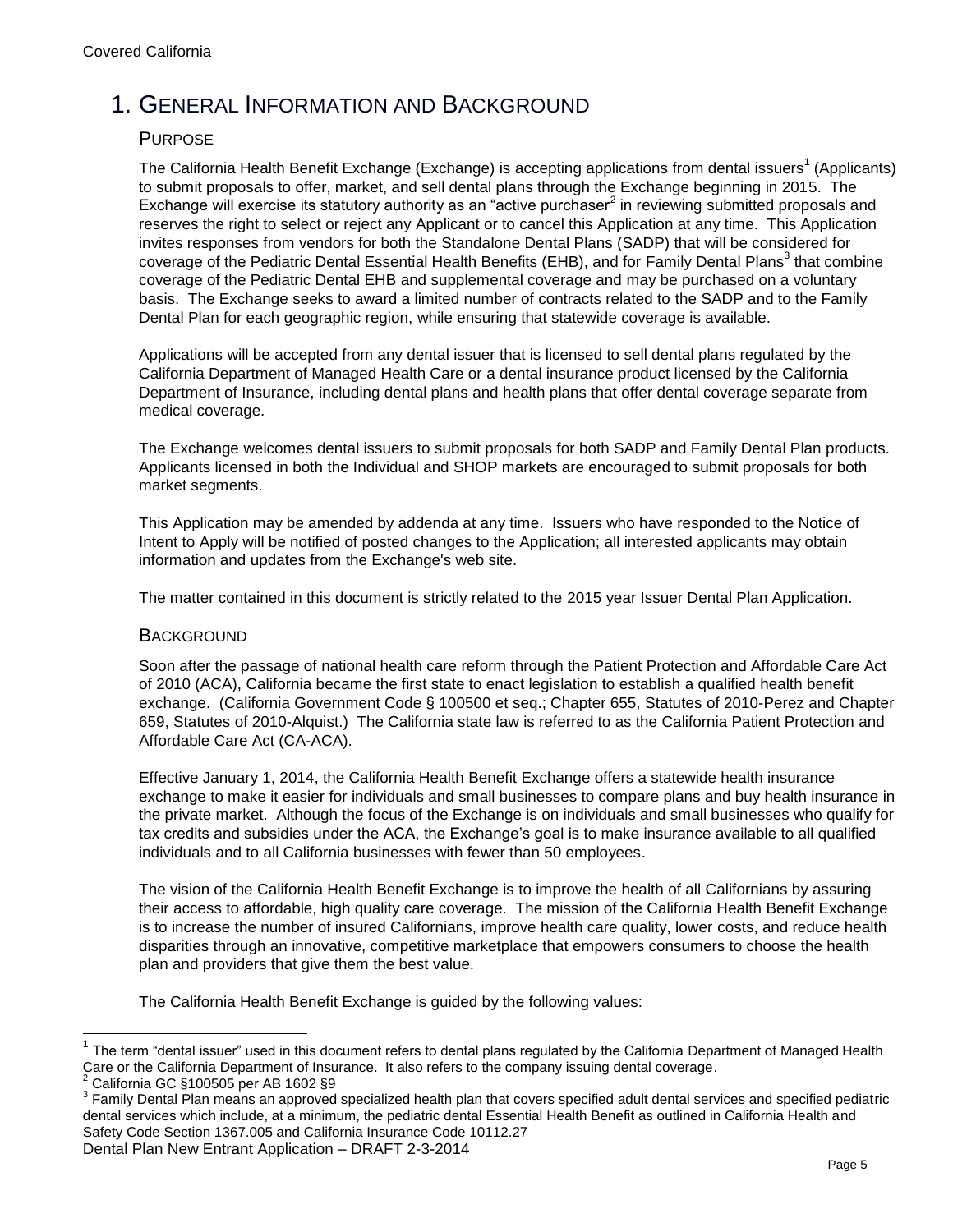- **Consumer-Focused:** At the center of the Exchange's efforts are the people it serves, including patients and their families, and small business owners and their employees. The Exchange will offer a consumerfriendly experience that is accessible to all Californians, recognizing the diverse cultural, language, economic, educational and health status needs of those it serves.
- **Affordability:** The Exchange will provide affordable health insurances while assuring quality and access.
- **Catalyst:** The Exchange will be a catalyst for change in California's health care system, using its market role to stimulate new strategies for providing high-quality, affordable healthcare, promoting prevention and wellness, and reducing health disparities.
- **Integrity:** The Exchange will earn the public's trust through its commitment to accountability, responsiveness, transparency, speed, agility, reliability, and cooperation.
- **Partnership:** The Exchange welcomes partnerships, and its efforts will be guided by working with consumers, providers, health plans, employers and other purchasers, government partners, and other stakeholders.
- **Results:** The impact of the Exchange will be measured by its contributions to expanding coverage and access, improving health care quality, promoting better health and health equity, and lowering costs for all Californians.

In addition to being guided by its mission and values, the Exchange's policies are derived from the Federal Affordable Care Act which calls upon Exchanges to advance "plan or coverage benefits and health care provider reimbursement structures" that improve health outcomes. The California Health Benefit Exchange seeks to improve the quality of care while moderating cost not only for the individuals enrolled in its plans, but also by being a catalyst for delivery system reform in partnership with plans, providers and consumers. With the Affordable Care Act and the range of insurance market reforms that are in the process of being implemented, the health insurance marketplace will be transformed from one that has focused on risk selection to achieve profitability to one that will reward better care, affordability, and prevention. The Exchange needs to address these issues for the millions of Californians who will enroll through it to get coverage, but also must be part of broader efforts to improve care, improve health, and control health care costs.

The California Health Benefit Exchange must operate within the federal standards in law and regulation. Beyond what is framed by the federal standards, California's legislature shapes the standards and defines how the new marketplace for individual and small group health insurance will operate in ways specific to their context. Within the requirements of the minimum Federal criteria and standards, the Exchange has the responsibility to "certify" the Qualified Plans that will be offered in the Exchange for Essential Health Benefits.

The state legislation to establish the California Health Benefit Exchange directed it to "selectively contract with carriers so as to provide health care coverage choices that offer the optimal combination of choice, value, quality, and service" and to establish and use a competitive process to select the participating health plan Issuers.

These concepts, and the inherent trade-offs among the California Health Benefit Exchange values, must be balanced in the evaluation and selection of the Qualified Health Plans that will be offered on the Individual and the SHOP Exchanges.

As outlined in the Board Options and Recommendations Briefs for Qualified Health Plan Policies and Strategies, the plan selection will influence how competitive the market will be, the cost of coverage, and strategies to add value through health care delivery system improvement.

### <span id="page-5-0"></span>APPLICATION EVALUATION AND SELECTION

While evaluating the dental plan proposals, the Exchange will consider the mix of dental plans that best meet the Exchange's goals of providing an appropriate range of high quality choice to participants at the best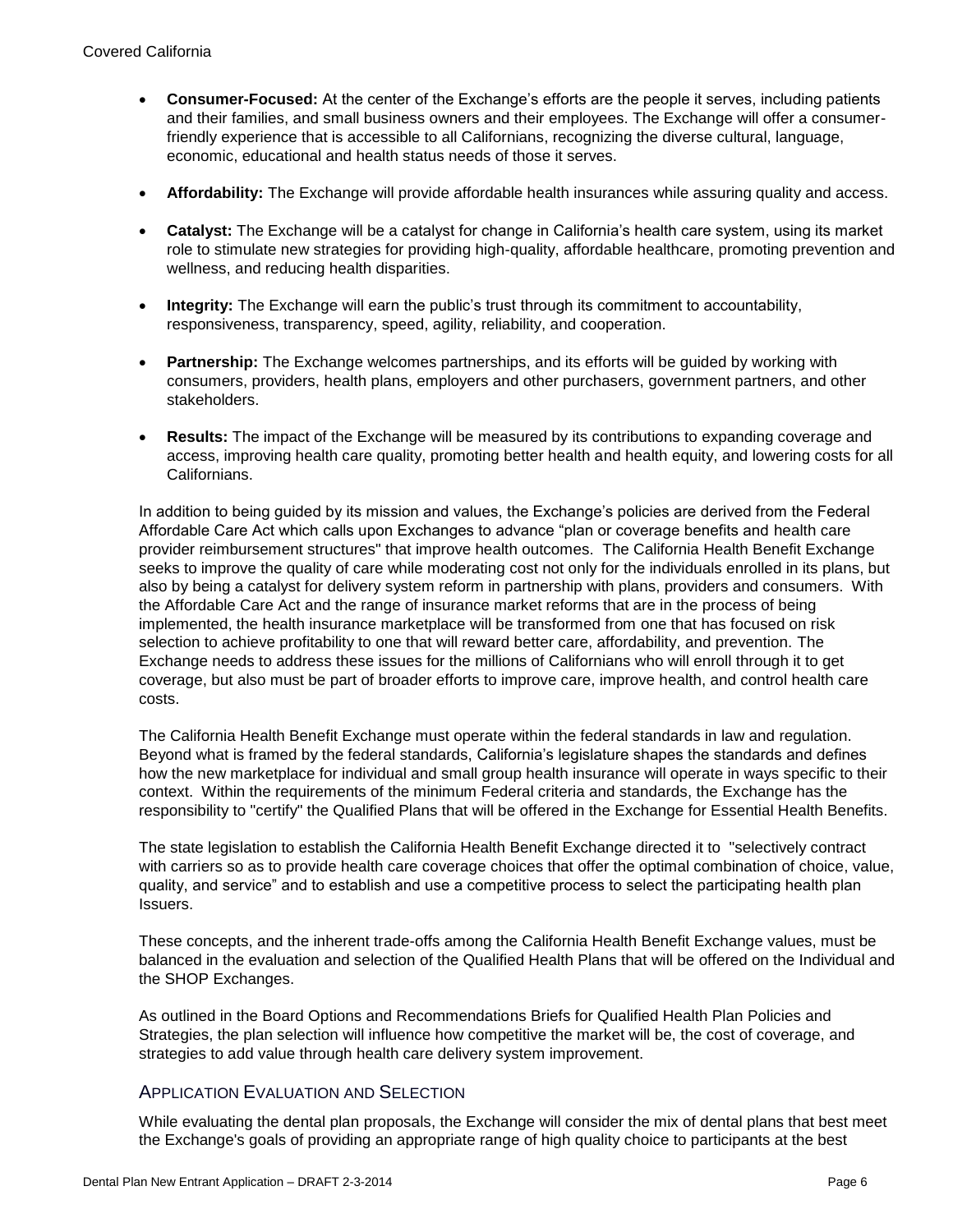available price, while promoting the broad goals described above. In consideration of the mission and values of the Exchange, there are a number of evaluation principles that will be applied. These include the following:

 Promote affordability for the consumer and small employer – both in terms of premium and at point of care

The Exchange seeks to offer health and dental plans, plan designs and provider networks that are as affordable as possible to consumers in terms of premiums and at the point of care, while fostering competition and stable premiums. The Exchange will seek to offer health and dental plans, plan designs and provider networks that will attract maximum enrollment as part of the Exchange's effort to lower costs by spreading risk as broadly as possible.

Encourage "Value" Competition Based upon Quality, Service, and Price

While premium price and out-of-pocket costs will be a key consideration, contracts will be awarded based on determination of "best value" to the Exchange and its participants. The evaluation of issuer dental plan proposals will also focus on quality and service components, including past history of performance, reported quality and satisfaction metrics, and commitment to serve the Exchange population through cooperation with the Exchange operations, provider network adequacy, and cultural and linguistic competency. We expect that some necessary regulatory and rate filings may need to be completed after the due date for this dental plan application. The application responses, in conjunction with the approved filings, will be evaluated by Covered California and used as part of the selection criteria to offer issuers' products on the Exchange for the 2015 plan year.

 Encourage Competition Based upon Meaningful Dental Plan Choice and Product Differentiation: Standard Benefit Plan Designs<sup>4</sup>

The Exchange is committed to fostering competition by offering dental plans with features that present clear choice and product differentiation. Dental plan applicants are required to propose at least one of the Exchange's adopted standardized benefit plan designs (DPPO, DHMO or DEPO), in each region for which they submit a proposal. Issuers must propose both SADP and Family Dental Plan products. To the extent possible, both DHMO and DPPO products will be offered. Within a given product design, the Exchange will look for differences in network providers. Under such criteria, the Exchange may choose not to contract with two plans with overlapping networks within a rating region.

Encourage Competition throughout the State

The Exchange must be statewide. Issuers are required to submit dental plan proposals in all geographic service areas in which they are licensed and have adequate networks, and preference will be given to issuers that develop dental plan bids that meet quality and service criteria while offering coverage options that provide reasonable access to the geographically underserved areas of the state as well as the more densely populated areas.

Encourage Alignment with Providers and Delivery Systems that Serve the Low Income Population

Central to the Exchange's mission is its performing effective outreach, enrolment and retention of the low income and culturally diverse population that will be eligible for premium tax credits and cost sharing subsidies through the Exchange. Responses that demonstrate an ongoing commitment or the development of the capacity to serve the cultural, linguistic and dental care needs of the low income and uninsured populations, beyond the minimum requirements adopted by the Exchange, will receive additional consideration. Examples of demonstrated commitment may include contracting with Federally Qualified Health Centers, and support or investment in providers and networks that have historically served these populations in order to improve service delivery and integration.

Encourage Long Term Partnerships with Health Plan Issuers

Dental Plan New Entrant Application – DRAFT 2-3-2014 Page 7 4 The 2015 Standard Benefit Designs are expected to be finalized in March 2014.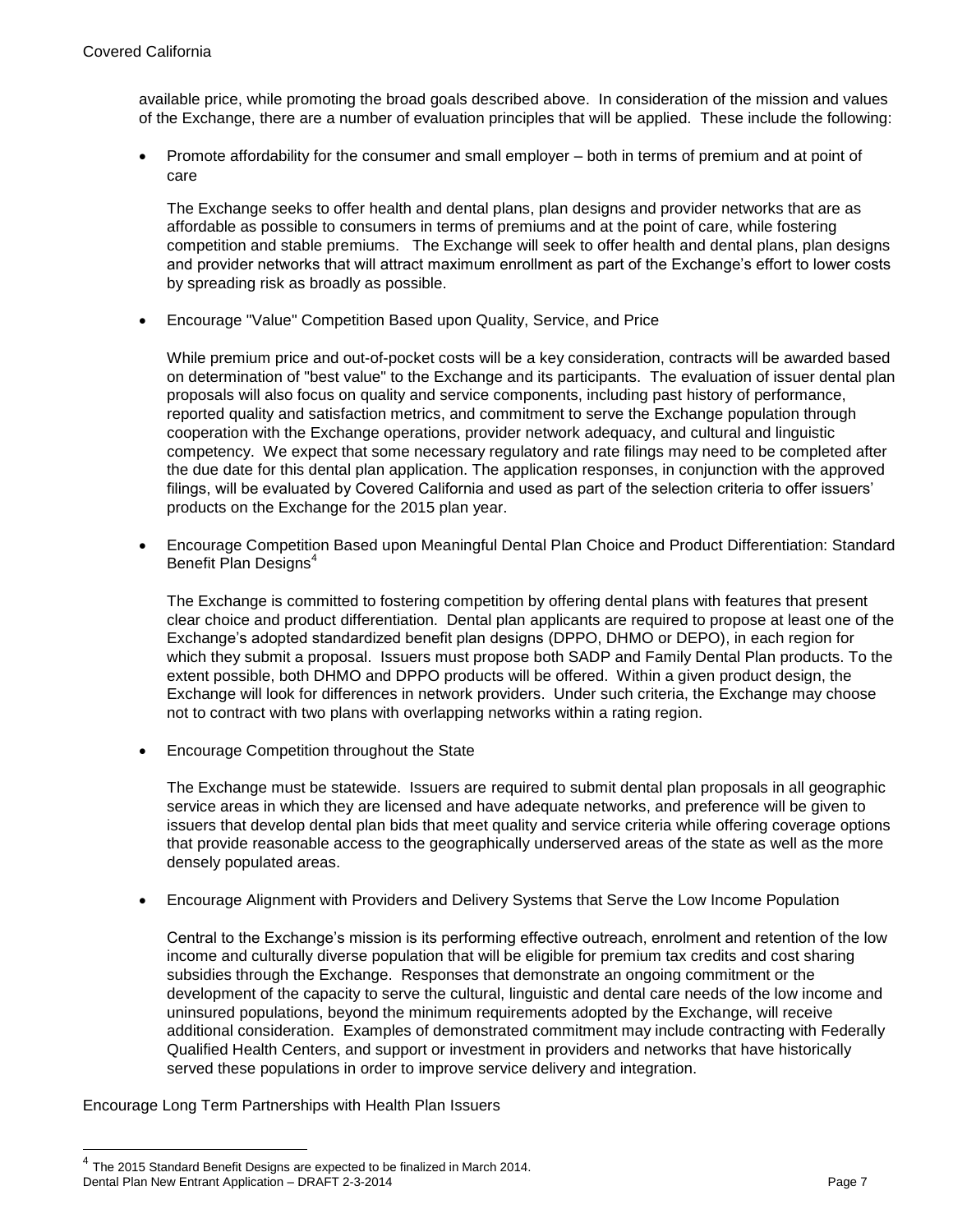A goal of the Exchange is to reward early participation in the Exchange with contract features that offer a potential for market share and program stability. The Exchange encourages Issuer interest in multi-year contracts (plan year 2015 and 2016) and submitting rates at the most competitive position possible, fosters rate and plan stability and encourages SADP and Family Dental Plan investments in product design, network development, and quality improvement programs. Application responses that demonstrate an interest and commitment to the long-term success of the Exchange's mission are strongly encouraged, particularly those that that include underserved service areas, and that leverage Issuer efforts to provide better care, improve health, and lower cost.

### <span id="page-7-0"></span>**AVAILABILITY**

The dental plan issuer must be available immediately upon certification as a dental plan to start working with the Exchange to establish all operational procedures necessary to integrate and interface with the Exchange information systems, and to provide additional information necessary for the Exchange to market, enroll members, and provide dental plan services effective January 1, 2015. Successful applicants will also be required to adhere to certain provisions through their contracts with the Exchange including but not limited to meeting data interface requirements with CalHEERS<sup>5</sup>. The Exchange expects to negotiate and sign contracts prior to September 1, 2014. The successful applicants must be ready and able to accept enrollment as of October 15, 2014.

### <span id="page-7-1"></span>INTENTION TO SUBMIT A RESPONSE

Applicants interested in responding to this application should submit the completed Intent to Apply form by March 17, provided in Attachment 1, indicating their interest in applying and their proposed products, service areas and the like and to ensure receipt of additional information. Only those bidders acknowledging interest in this solicitation by submitting a notification of intention to submit a bid will continue to receive applicationrelated correspondence throughout the application process.

The Applicant's notification letter will identify the contact person for the application process, along with contact information that includes an email address and a telephone number. Receipt of the non-binding letter of intent will be used to issue instructions and login and password information to gain access to the online portion of the Applicant submission of response to the Application.

An issuer's submission of an Intent to Apply will be considered confidential information and not available to the public; the Exchange reserves the right to release aggregate information about issuers' responses. Final Applicant information is not expected to be released until selected issuers and Dental Plan issuers are announced in late June 2014. Confidentiality is to be held by the Exchange; Applicant information will not be released to the public but may be shared with appropriate regulators as part of the cooperative arrangement between the Exchange and the regulators.

The Exchange will correspond with only one (1) contact person per Applicant. It shall be the Applicant's responsibility to immediately notify the Contact Person identified in this section, in writing, regarding any revision to the contact information. The Exchange shall not be responsible for application correspondence not received by the Applicant if the Applicant fails to notify the Exchange, in writing, of any changes pertaining to the designated contact person.

### **Application Contact:**

Pamela Power

Pamela.power@covered.ca.gov

(916) 228-8374

 $\overline{a}$ 

Dental Plan New Entrant Application – DRAFT 2-3-2014 Page 8 5 California Healthcare Eligibility, Enrollments and Retention System -- The Exchange's eligibility and enrollment system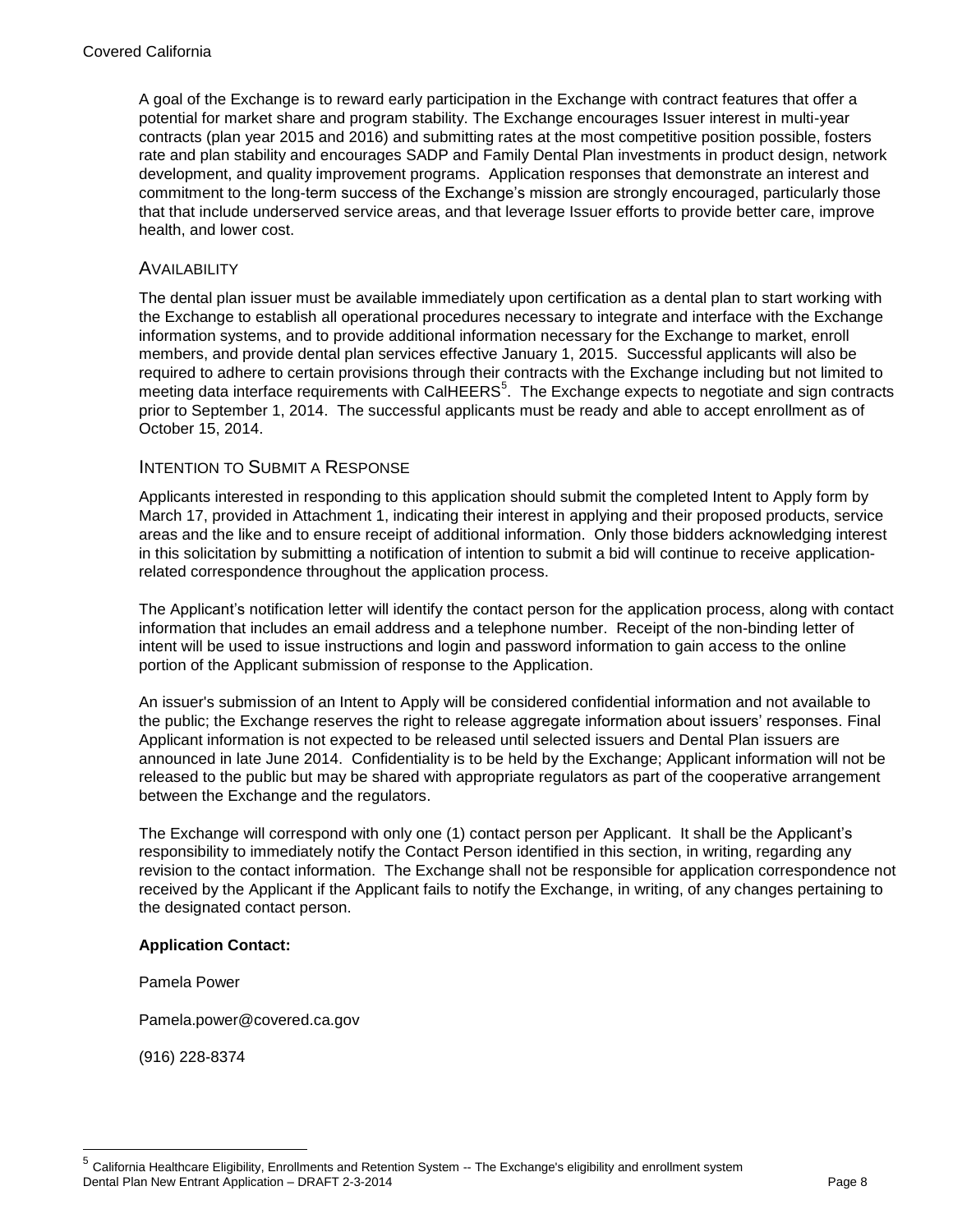### APPLICATION LIBRARY

#### Applicants may access the Application Library at: **[\[link](http://www.hbex.ca.gov/) here]**

Applicants may access documents and information here that may be useful for developing their responses. As further documentation related to the application becomes available it will be posted here. Amendments to this Application will not be issued when new information is posted to The Exchange's website. Applicants are encouraged to continuously monitor The Exchange's website.

### <span id="page-8-0"></span>KEY ACTION DATES

Listed below is a series of key actions related to this solicitation, along with the corresponding dates and times by which each key action must be taken or completed. If the Exchange finds it necessary to change any of these dates, such changes will be accomplished through addenda to this solicitation. All dates subsequent to the final response submission deadline are approximate and may be adjusted as conditions warrant, without addenda to this solicitation.

| <b>Action</b>                                                                            | Date/Time         |  |  |
|------------------------------------------------------------------------------------------|-------------------|--|--|
| Release of Draft Application                                                             | February 3, 2014  |  |  |
| Release of Revised Draft Application                                                     | February 20, 2014 |  |  |
| Release of Final Application                                                             | March 10, 2014    |  |  |
| Intent to Apply notifications due to Exchange                                            | March 17, 2014    |  |  |
| Completed New Entrant Applications Due (include 2015 Proposed Rates<br>and Networks)     | May 1, 2014       |  |  |
| Negotiations between New Entrants and Covered California                                 | June 2014         |  |  |
| Contingent New Entrant Dental Plan Certification                                         | June 30, 2014     |  |  |
| Final Dental Plan Recertification/Decertification/New Entrant Certification<br>Decisions | August 30, 2014   |  |  |
| New Entrant Dental Plan Contract Execution                                               | September 1, 2014 |  |  |

### <span id="page-8-1"></span>2. TECHNICAL REQUIREMENTS

Applicants are required to provide the information requested below. The responses must be provided through completion of the accompanying attachments.

### <span id="page-8-2"></span>LICENSED AND IN GOOD STANDING

 $\overline{a}$ 

2.1 In addition to holding all of the proper and required licenses<sup>6</sup> to operate as a dental plan issuer as defined herein, the Applicant must demonstrate that it is in good standing with all appropriate local, state, and federal licensing authorities. Good standing means that the Applicant has had no material fines, penalties levied, citations, or ongoing disputes with applicable licensing authorities in the last two years.

Please refer to Attachment 3 to provide your confirmation.

2.2 The Applicant must acknowledge any ongoing labor disputes, penalties, fines, or corrective action citations for federal or state workplace safety issues.

Please refer to Attachment 3 to provide your acknowledgement.

Dental Plan New Entrant Application – DRAFT 2-3-2014 Page 9 6 The Exchange reserves the right to require licenses to be in place at the time of dental plan selection in the case of new applicants for licenses. Bidders who are not yet licensed should indicate anticipated date of licensure.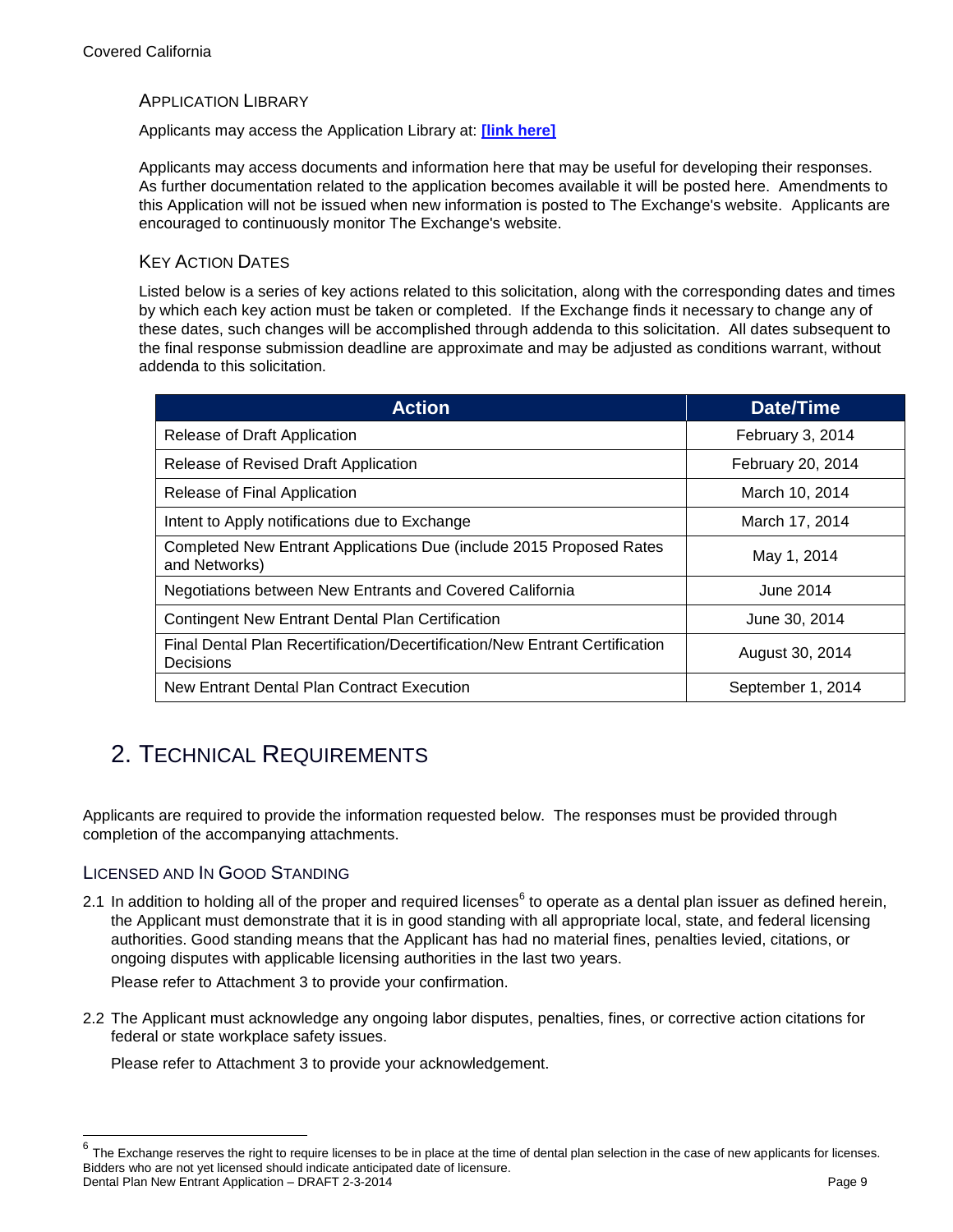2.3 The Applicant must acknowledge whether it is seeking a certificate of authority or an amendment to an existing certificate of authority from the relevant regulatory agency in order to meet the requirements of individual and small group products to be offered on the California Health Benefit Exchange.

Please refer to Attachment 3 to provide your acknowledgement. If such a certificate or amendment is sought, refer to Attachment 4 to provide the requested details.

2.4 Separate from the Applicant's response to this solicitation, an Applicant is responsible for submitting all required material to the California regulatory agency necessary to obtain approval of products/plans that are to be submitted in response to this application. Applicant must acknowledge that all such product filings have been submitted for regulatory review.

Please refer to Attachment 3 to provide your acknowledgement. Refer to Attachment 5 to provide the requested details associated with such product filings

The California Department of Managed Care (DMHC) and the California Department of Insurance (CDI) have primary responsibility for regulatory review and issuing preliminary recommendations to the Exchange of certain selection criteria listed below in the definition of good standing in addition to applying the minimum licensure requirements. The Issuer is expected to be responsive to questions raised by the agencies in their review.

Please refer to Attachment 3, to provide your confirmation.

See Appendix A Definition of Good Standing.

### 3. PLAN OR POLICY SUBMISSION REQUIREMENTS

Applicant must certify that for each rating region in which it submits a dental plan proposal it is submitting proposals for the required Standard Plan Designs for SADP and for Family Dental Plans. Applicants must adhere to the 2015 Standard Plan Designs. The Exchange will provide draft Standard Plan Designs in Attachment 15 (SADP) and Attachment 16 (Family Dental Plan). Final 2015 Standard Plan Designs are expected in March 2014.

1. Applicants must submit a proposal for both the SADP and Family Dental Plan products.

Please refer to Attachment 3 to provide your confirmation. Please refer to Attachment 6 to indicate the rating regions and number of plans for which you are submitting a dental plan proposal.

- 2. Applicants may submit DPPO, DHMO and/or DEPO plan product proposals, but must adhere to the 2015 Standard Plan Designs for both the SADP and Family Dental Plan products.
- 3. Applicants are required to submit product proposals that cover their entire licensed service area, and must certify that they have done so. Applicants may choose to propose for only their Individual or Small Group licensed area, or may offer coverage in both markets. Applicants licensed in both the Individual and SHOP markets are encouraged to propose both market segments.

Please refer to Attachment 3 to provide your confirmation. Please refer to Attachment 7 to complete the crosswalk of licensed service area zip codes and rating region for each dental plan product.

### <span id="page-9-0"></span>3.1CONTRACTING WITH DENTAL PROVIDERS WHO SERVE THE LOW INCOME AND UNINSURED POPULATIONS

For SADPs, Applicants should demonstrate the extent to which their proposal includes participation of dental providers with a history of serving low-income and uninsured populations. Preference will be given to those Applicants that include providers with a history of serving the low income and uninsured population.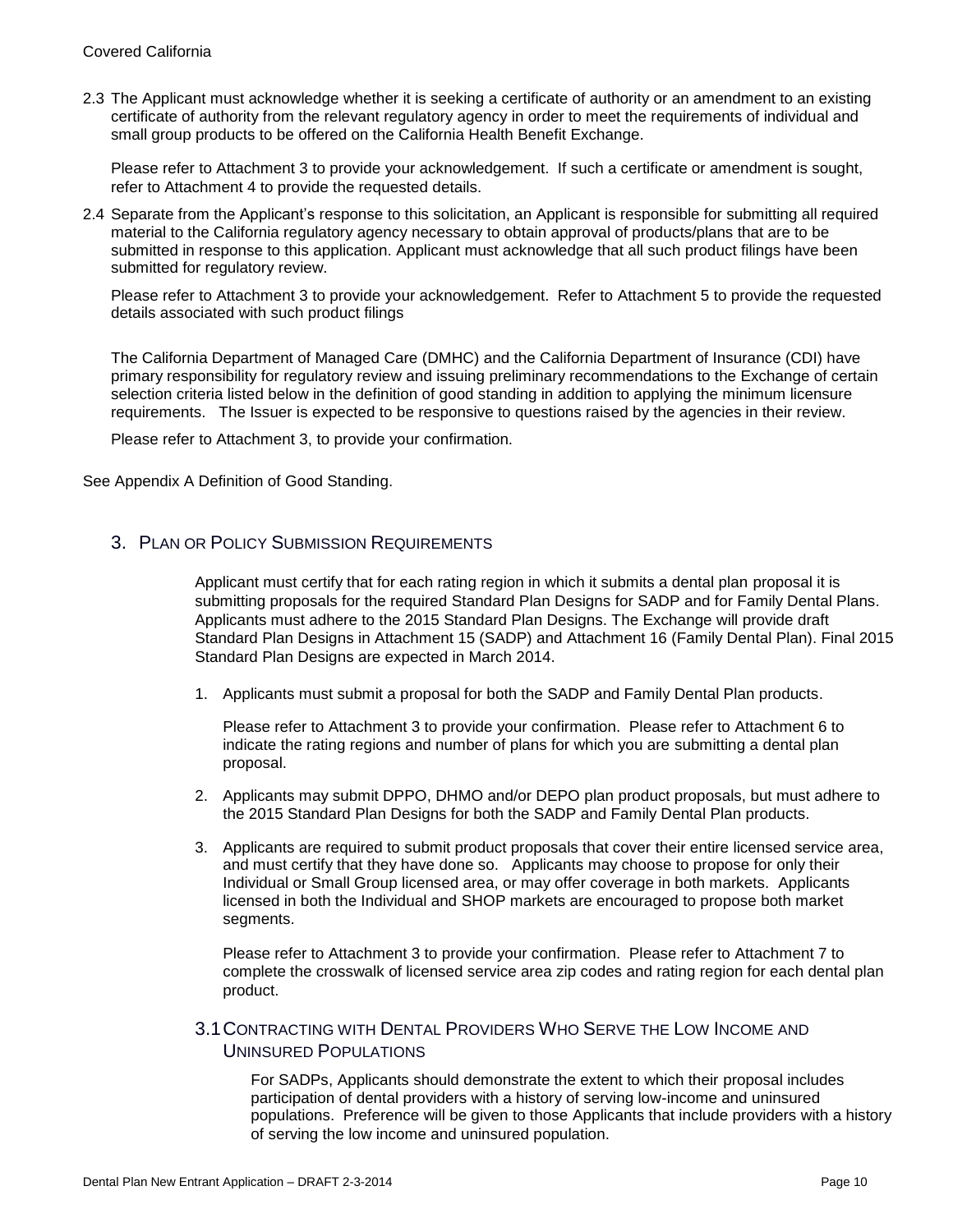Applicants shall use the county low income population data to submit the following geo-maps of each county within the proposed geographic service area (county maps may be aggregated for the service area).

- a. FQHC providers plotted on a low-income population map, by county.
- b. Other providers that serve the low-income population, defined as those providers for whom at least 20% of patients served are low income, by county. Note that a proxy for low-income patients may be Medi-Cal or Healthy Families enrollees or individuals eligible for income-based fee consideration.

County data on distribution of the California Low-Income Population is available within the Application Library on the Exchange website. Low-income is defined as a family at or below 200% of Federal Poverty Level. The data supplied will allow Applicants to plot contracted FQHC locations on county maps which display the low-income population. Issuers will be responsible for mapping other low-income providers.

### <span id="page-10-0"></span>3.2QUALITY IMPROVEMENT STRATEGY - PROMOTING - BETTER CARE, BETTER HEALTH, AND LOWER COST

Consistent with the Exchange's mission to promote better care, better health and lower cost as part of a Quality Improvement Strategy, please refer to Attachment 3 to provide statements confirming your organization will:

- a). Implement a quality assurance program in accordance with Title 2, CCR, Section 1300.70, for evaluating the appropriateness and quality of the covered services provide to members
- b). Maintain a system of accountability for quality improvement in accordance with all applicable statutes and regulations, monitoring, evaluating and taking effective action to address any needed improvements, as identified by The Exchange, in the quality of care delivered to members.

### <span id="page-10-1"></span>4. TECHNICAL SPECIFICATIONS

<span id="page-10-5"></span><span id="page-10-4"></span><span id="page-10-3"></span><span id="page-10-2"></span>Please refer to Attachment 11 to respond to Technical Specification questions, confirmations and requests for information. These requests are organized into the following categories:

- 4.1GENERAL
- 4.2ACCOUNT MANAGEMENT SUPPORT
- 4.3IMPLEMENTATION
- 4.4ACCOUNT ADMINISTRATION
- 4.5MEMBER SERVICES
- 4.6CARE MANAGEMENT
- 4.7COMMUNICATIONS & EDUCATION
- 4.8PROVIDER NETWORK

### 4.9SYSTEMS AND DATA REPORTING MANAGEMENT

### <span id="page-10-11"></span><span id="page-10-10"></span><span id="page-10-9"></span><span id="page-10-8"></span><span id="page-10-7"></span><span id="page-10-6"></span>5. PERFORMANCE MEASURES (QUALITY)

Please refer to Attachment 12 to provide your organization's performance measures relevant to the rating regions for which you are applying. If you are applying for a region for which you do not have recent experience, provide your experience for California and note the reason that region specific experience is not available. If you do not have recent California experience provide your national experience and note the reason that California experience is not available.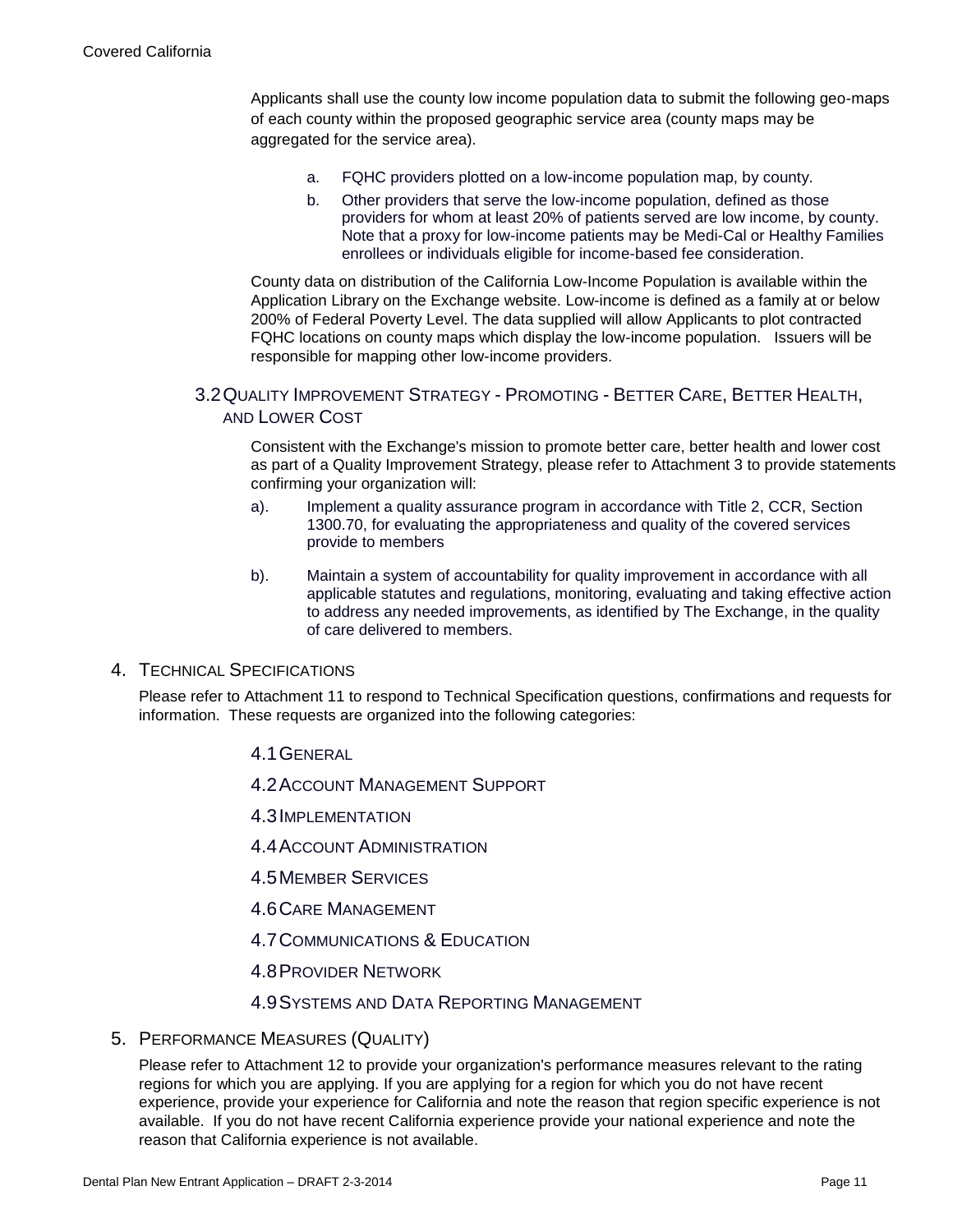### <span id="page-11-0"></span>6. DOCUMENTATION

Please confirm in Attachment 13 that you have provided the following documentation for the Exchange's review.

- 6.1 An organizational chart of your California operations, including individual and small group line(s) of business
- 6.2 An organizational chart for the team proposed to staff the Exchange account. Show lines of authority up to and including the executive management level. Include all functions such as account management, claims, member services, billing, individual and small group sales and marketing department etc.
- 6.3 A listing of the individual(s) who will have primary responsibility for staffing the Exchange account. Please indicate where these individuals fit into the organizational chart requested above. Please include the following information and repeat as necessary.
- Name
- Title
- Department
- Primary responsibilities
- Phone
- Fax
- E-mail
- 6.4 An implementation project plan and timeline including all necessary steps and events (including testing), required to achieve full implementation by January 1, 2015
- 6.5 Audited financial statements for the past two (2) available years, or in their absence, provide documentation that allows for the assessment of your organizations financial stability.
- 6.6 A sample ID card.
- 6.7 Samples of the following standard member communications materials:
- Introductory pre-open enrollment
- Welcome package
- Summary plan description (SPD)
- Preventive reminders
- Explanation of benefits (EOB)
- 6.8 An excerpt of your provider network directory for a zip code, or access to your online directory.
- 6.9 A standard claims form and the associated claim submission instructions.
- 6.10 A sample customer satisfaction survey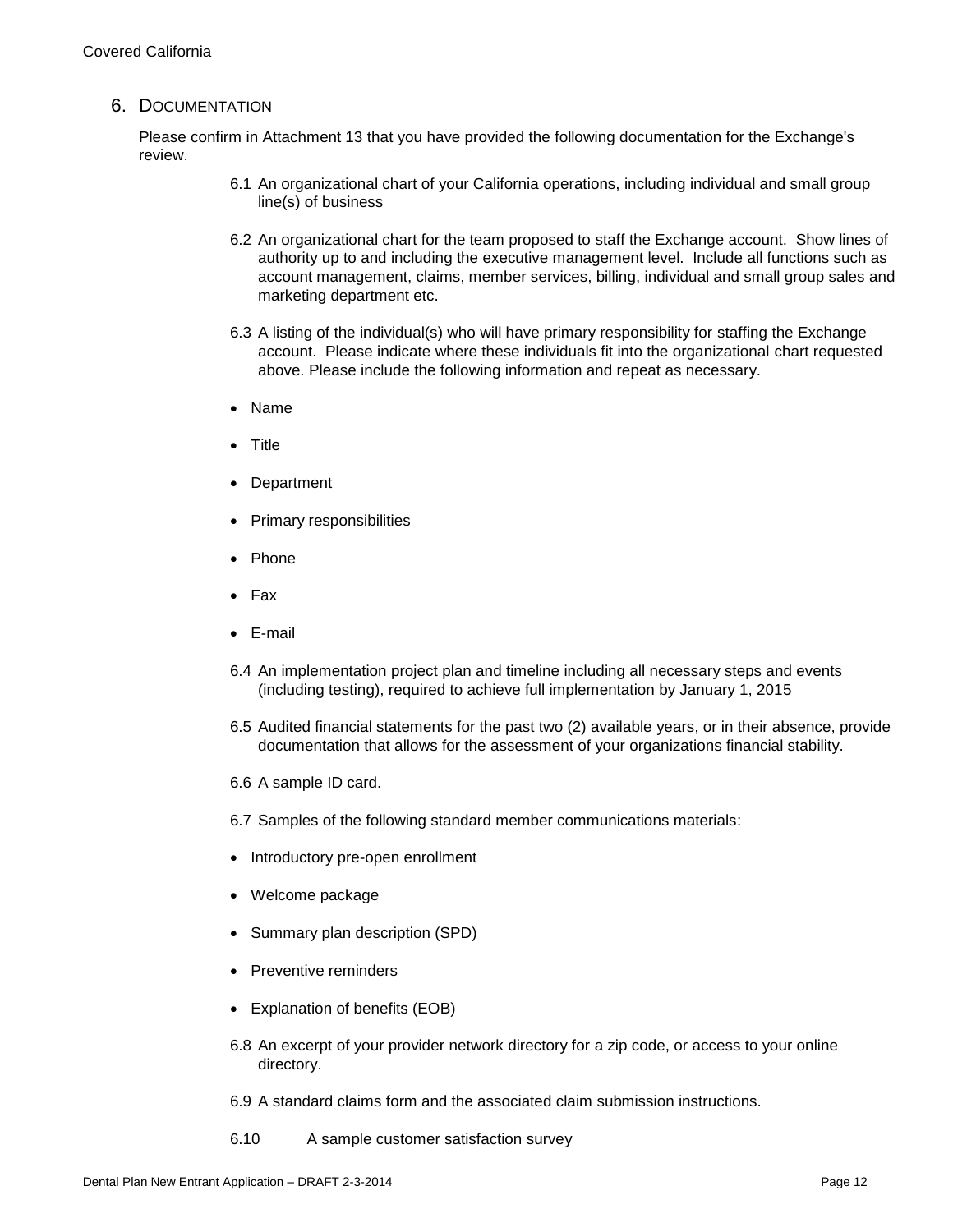- 6.11 The most recent customer service survey results
- 6.12 The web address to access your online provider directory

### <span id="page-12-0"></span>7. ADDITIONAL QUESTIONS AND/OR REQUIREMENTS

<span id="page-12-2"></span><span id="page-12-1"></span>Please refer to Attachment 14 to respond to all Additional Questions and/or Requirements. These requests are organized into the following categories:

7.1AGENT RELATIONS, FEES, AND COMMISSIONS<sup>7</sup>

7.2MARKETING AND OUTREACH ACTIVITIES

7.3OPERATIONAL REPORTING REQUIREMENTS AND INTERFACES

<span id="page-12-3"></span>Reporting requirements will be developed to allow the Issuer to maintain interfaces with the Exchange portal and for the Exchange to monitor Issuer operational performance. For example, dental plans will be required to provide provider network data to allow the Exchange to create a centralized provider directory. Required provider data elements will be provided soon.

New Entrant dental plans will be required to build data interfaces with the Exchange's eligibility and enrollment systems and to report on transactions.

<span id="page-12-4"></span>8. COST PROPOSAL

Final negotiated and accepted premium proposals shall be in effect for the first full year of operation of the Exchange, effective January 1, 2015, or for the SHOP plan year. Premium proposals are considered preliminary and may be subject to negotiation as part of dental plan certification and selection.

Complete Attachments 8, 9 and 10 to provide your premium bids for the SADP, Family Dental Plan - Individual and Family Dental Plan - SHOP plans and market segments. For each dental plan product, enter preliminary premium for dental plan products to be offered in the Exchange. Premium may vary only by geography (rating region) by coverage tier, and by actuarial value level.

Dental Plan New Entrant Application – DRAFT 2-3-2014 **Page 13** Page 13 <u>For SHOP Exchange Applicants</u> only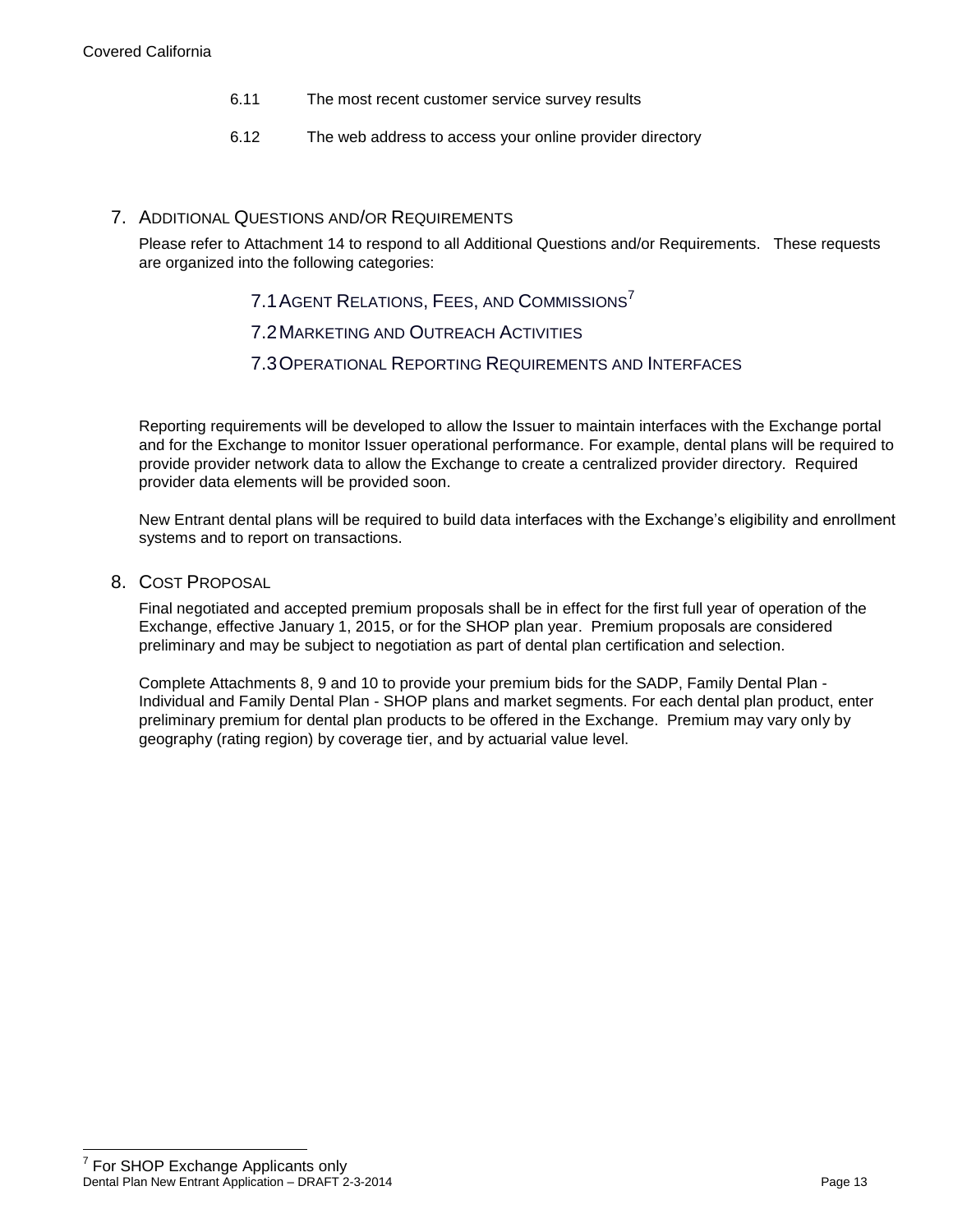- <span id="page-13-16"></span><span id="page-13-15"></span><span id="page-13-14"></span><span id="page-13-13"></span><span id="page-13-12"></span><span id="page-13-11"></span><span id="page-13-10"></span><span id="page-13-9"></span><span id="page-13-8"></span><span id="page-13-7"></span><span id="page-13-6"></span><span id="page-13-5"></span><span id="page-13-4"></span><span id="page-13-3"></span><span id="page-13-2"></span><span id="page-13-1"></span><span id="page-13-0"></span>9. ATTACHMENTS
	- 1. INTENT TO APPLY FORM
	- 2. APPLICANT CHECKLIST
	- 3. CONFIRMATION
	- 4. LICENSES
	- 5. PRODUCT FILINGS
	- 6. PLAN/PRODUCT PROPOSALS BY RATING REGION
	- 7. LICENSED GEOGRAPHIC SERVICE AREA
	- 8. PREMIUM TABLES (SADP)
	- 9. PREMIUM TABLES (FAMILY DENTAL PLAN INDIVIDUAL)
	- 10. PREMIUM TABLES (FAMILY DENTAL PLAN SHOP)
	- 11. TECHNICAL SPECIFICATIONS
	- 12. PERFORMANCE MEASURES
	- 13. CONFIRMATIONS OF PROVIDED DOCUMENTATION
	- 14. ADDITIONAL QUESTIONS AND REQUIREMENTS
	- 15. SADP BENEFIT PLAN DESIGN
	- 16. PROPOSED FAMILY DENTAL PLAN BENEFIT DESIGN